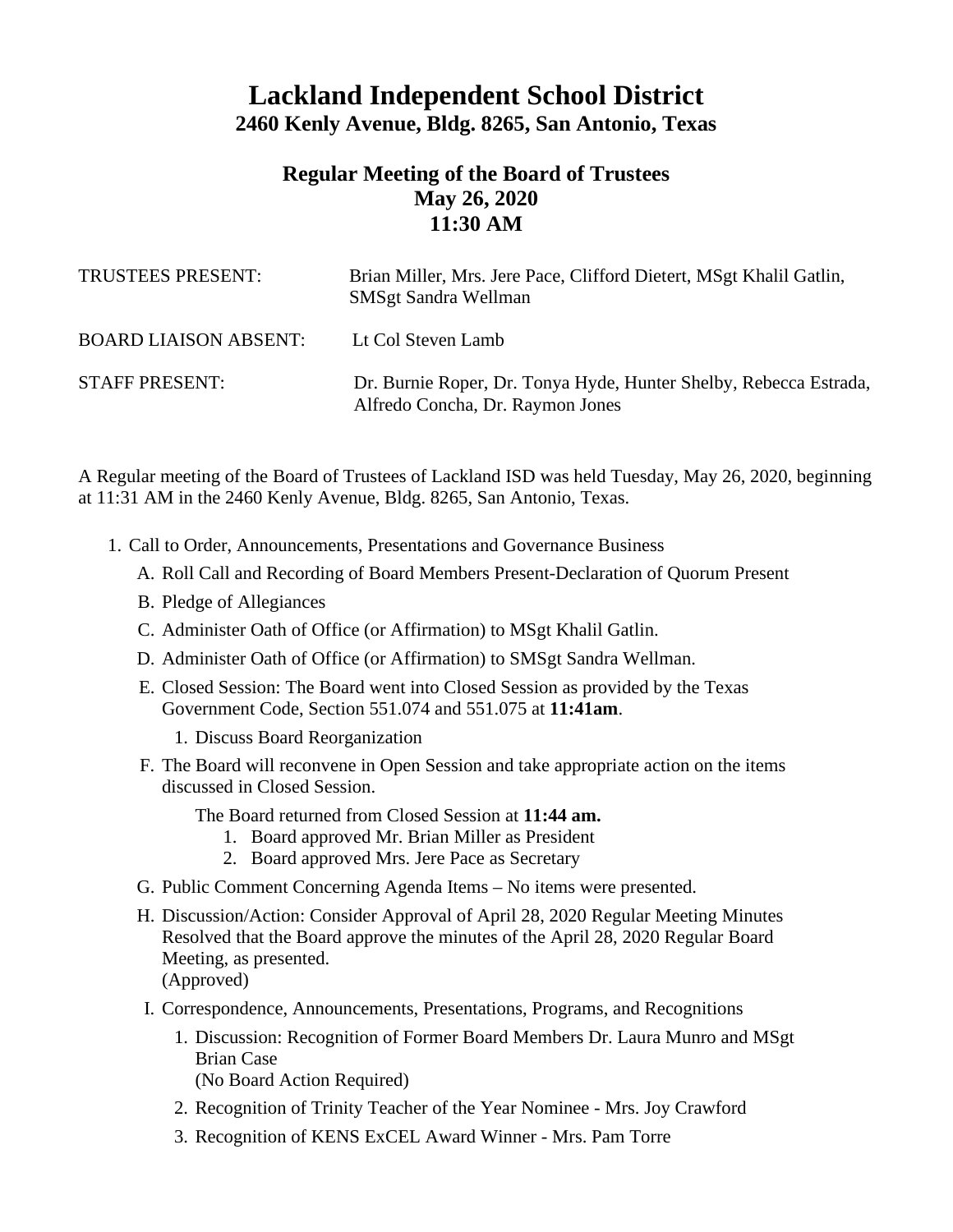- 2. Curriculum and Human Resources
	- A. Discussion: 2019-2020 School Health Advisory Committee (SHAC) Report (No Board Action Required)
	- B. Discussion/Action: Consider Approval of Changes to District Policy AF (Local) Resolved that the Board approve District Policy Recommendations for AF (Local), as presented.

(Approved)

C. Discussion/Action: Consider Approval to Changes to District Policy EIC (Local) Resolved that the Board approve District Policy Recommendations for EIC (Local), as presented.

(Approved)

D. Discussion/Action: Consider Approval of MOU Between Lackland ISD Dual Credit and Northwest Vista College Resolved that the Board approve the Memorandum of Understanding between Lackland ISD and Northwest Vista College, as presented.

(Approved)

- 3. Operations
	- A. Discussion/Action: Consider Approval of Meal Price Increase for 2020-2021 School Year

Resolved that the Lunch and Breakfast prices for Students be raised 15 cents and that Lunch and Breakfast prices for Adults and Visitors be raised 10 cents, as presented. (Approved)

- 4. Technology
	- A. Discussion/Action: Consider Approval of Laptop Replacement Resolved that the Board approve the purchase of Laptops and Laptop-Related equipment from Intech Southwest at a total cost not to exceed \$50,000.00, as presented. (Approved)
- 5. Finance
	- A. Discussion/Review: Review of April 2020 Financial Statements (No Board Action Required)
	- B. Discussion/Review: Review April 2020 Vouchers and Expenditures (No Board Action Required)
	- C. Discussion/Action: Consider Approval of One-Time Supplemental Pay for COVID-19 On-Site/Off-Site Coordination Resolved that the Board approve the One-Time Stipend with Assistant Superintendent and Chief Financial Officer added, as presented. (Approved)
	- D. Discussion/Review: Conduct 2020-2021 Budget Workshop (No Board Action Required)
- 6. Closed Session
	- A. The Board will convene in Closed Session as authorized by the Texas Government Code, Chapter 551, et. Seq. (TGC §551.074 and TGC §551.075)
		- 1. Superintendent Accepted Resignations: Sarah Kalina Lauren Billingsley Robert Gordon